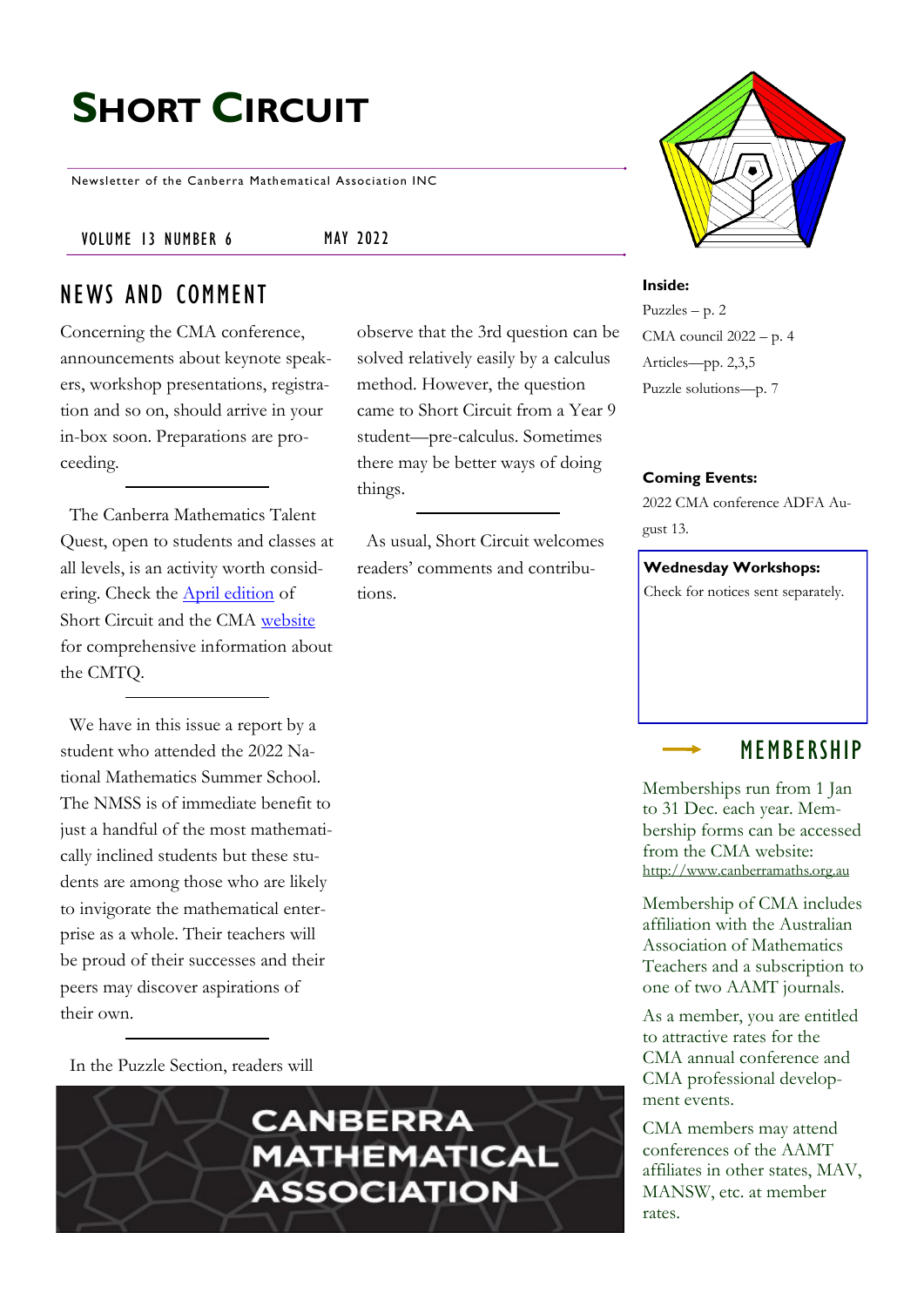### PU<sub>771</sub> FS

#### **1. Dogs and pigeons**

Determine the table's height.



#### **2. People and chairs**

Two-thirds of the people in a room are seated in three-fourths of the chairs. The rest of the people are standing. If there are 8 empty chairs, how many people are in the room?

#### **3. Maximum angle**

A picture 4 metres high is mounted on a vertical wall so that its lower edge is 1 metre above eye level as the viewer stands on the floor. How far from the wall should the viewer stand so as to maximise the viewing angle, and what is the maximum viewing angle?



#### **4. Working words**

*A* and *B* working together can complete a job in 24 days. If *A* completes half of the work alone and thereafter, *B* completes the remaining work, the work will be completed in 64 days. What would be the difference between the time taken by *A* and *B* if each completes the whole job separately?

## NMSS—A STUDENT REPORTS

#### By Aleksandar Markovic

This last summer, I had the privilege of attending the 54th National Mathematics Summer School, assisted by a generous contribution from the CMA. The program ran over two weeks and delivered an intensive program of lectures and tutorials from experts in mathematics.

 The program introduced me to areas of mathematics to which I had little previous exposure, such as number theory, ring theory and algorithms. This included fundamentals such as the extended Euclidean algorithm, the group of solutions to Pell's equation, the axioms that define the set of integers, and even a proof that sorting algorithms have an order of at minimum  $O(n \log(n))$ .

 I found these topics interesting both in and of themselves and as an introduction to the thinking behind the formalism of mathematics.

 Perhaps, though, the most important outcome of the NMSS was that it encouraged the students to ask and meaningfully answer their own questions about mathematics. We were encouraged to "think deeply about simple things", and to grasp the origin, motivation, and deeper meaning behind concepts. This has inspired me to think more deeply about mathematics and pursue further study in number theory.

 The program also had a strong social aspect, with many organised activities across a broad range of interests, from chess to origami and puzzling. This provided many opportunities to network and engage with like-minded peers.

 Overall, I found the program to be immensely valuable and I am grateful to the CMA for the opportunity to attend.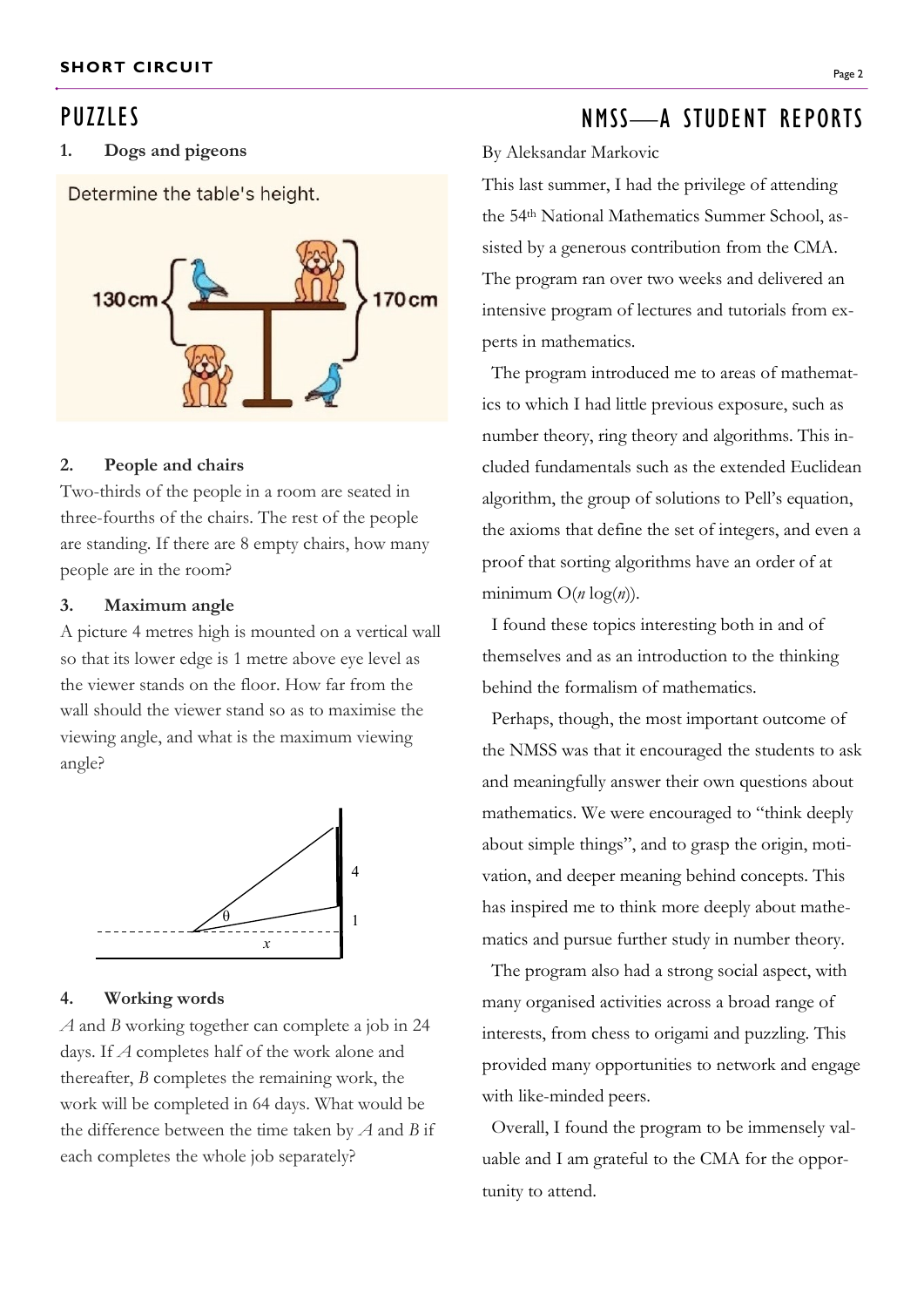#### Page 3 **SHORT CIRCUIT**

### MY FAVOURITE LESSONS CONFERENCE

By Heather Wardrop

#### **Adding the numbers 1 to 100**

 This is again from the MCTP books and is an interesting exploration of number patterns for upper primary school. I used it with year 6 but it can be used right through to year 11 as an introduction to arithmetic sequences and series.

 Students should be asked to start adding the numbers from1 to 100 without a calculator.

#### $1+2+3+\ldots+97+98+99+100$

Stop them when they look bored. Then tell the tale of the naughty school boy Carl Gauss (later to become a famous mathematician) who had detention after school. The punishment was that he couldn't leave until he had correctly added the numbers from 1 to 100. I tell the students he did this, in his head in less than 30 seconds and that, before this lesson is over, they will be able to do it too.

 Looking at the pattern above 1+100=101,  $2+99=101$ ,  $3+97=101$  etc. The students can se that there will be 50 lots of 101. 100 lots of 101 will be 10100, so 50 lots will be 5050. Done!

 The students get quite excited about this. It can be extended to adding all of the even numbers 2+4+6+8………+94+96+98+100. You can do all the multiples of 4 or 5 and extend it further to other number patterns like 9+12+15+……………..+111.

 Get them to explore how to work out how many terms there are and what to do with an odd number of terms. They will come up with the solutions to these questions, even at a primary school level.

 I had some students adding the numbers 1 to 1 000 000 without a calculator before the hour long class ended.



### SAD NEWS

**1** We record the passing of Neville de Mestre who has died, at age 83.

 Neville made a huge contribution to mathematics education, mathematics, CMA and AAMT. Many readers will have been familiar with has regular column in the journal The Australian Mathematics Teacher, which he wrote for a long time.

 His funeral will be held on Wednesday 1 June at Palmdale, NSW. The service can be live streamed for 10 days after the event by visiting the website palmdalegroup.com.au/scheduled-funeralspalmdale/.

**2** Former mathematics teacher and social activist Dr Audrey Guy has died at age 85, on 13 May.

 Dr Guy worked at Erindale College for a time. A colleague there remembers her as a champion for student welfare and student learning. Her forthright manner and tendency to question organisational and administrative matters was an admirable quality, if sometimes unsettling.

 Audrey's many letters-to-the-editor cut deep and were 'spot on' most times.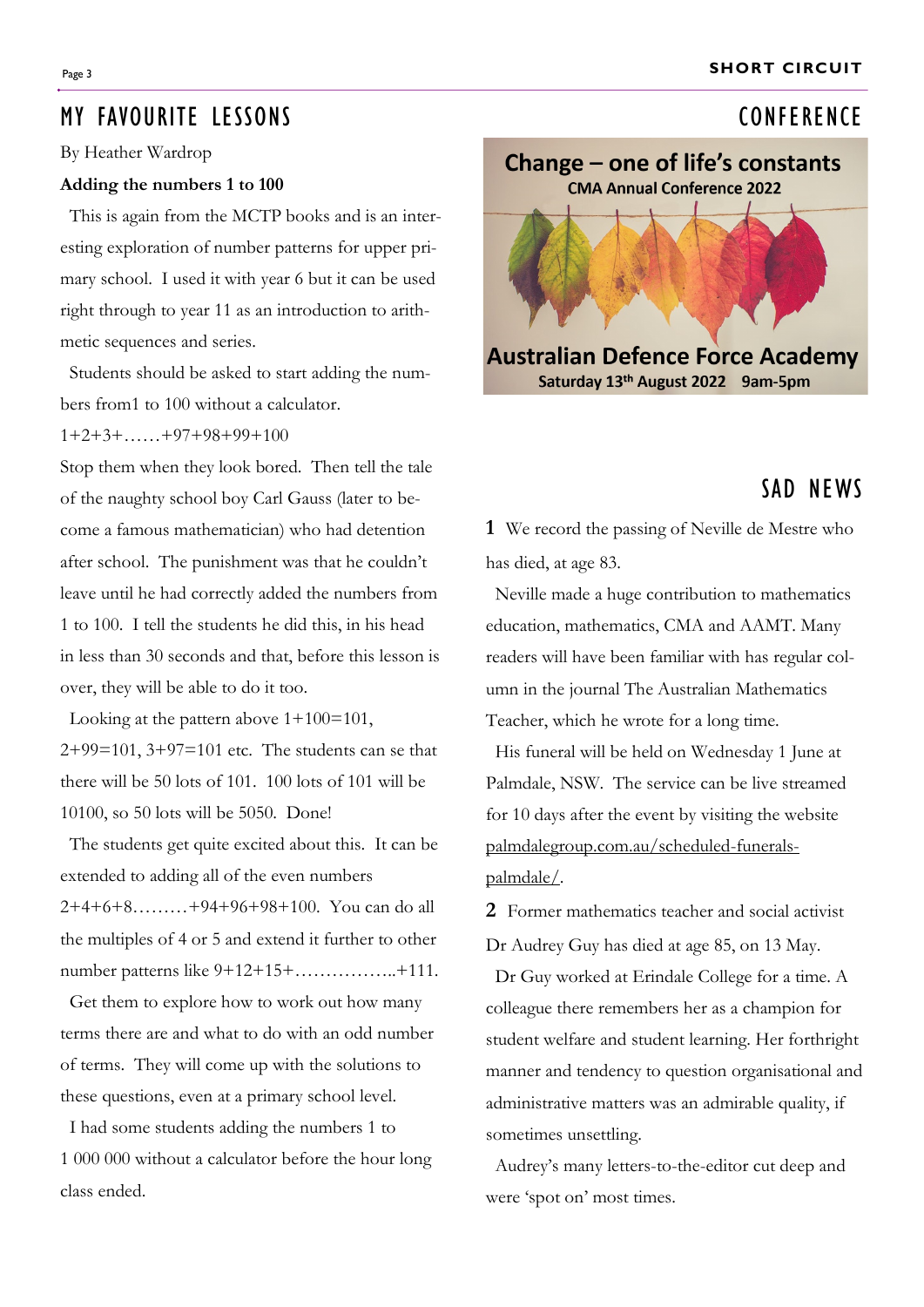

#### **NEWSLETTER OF THE CANBERRA MATHEMATICAL ASSOCIATION I N C**

PO Box 3572 Weston ACT 2611 Australia

E-mail: [canberramaths@gmail.com](http://www.canberramaths.org.au/)

We're on the Web! <http://www.canberramaths.org.au/>

### THE 2022 CMA COMMITTEE

President **Aruna Williams** Erindale College Vice Presidents **Bruce Ferrington** Radford College Secretary Valerie Barker Treasurer Jane Crawford Brindabella Christian College Membership Sec. Paul Turner Councillors Peter McIntyre University of NSW Canberra

Paul Kruger Marist College Heather Wardrop Andrew Wardrop Sue Wilson Yuka Saponaro Joe Williams

Theresa Shellshear **Australian Catholic University** 

Jo McKenzie ACT Education Directorate

**Find us on Facebook**

ABOUT THE CMA

The Canberra Mathematical Association (Inc.) is the representative body of professional educators of mathematics in Canberra, Australia.

It was established by, among others, the late Professor Bernhard Neumann in 1963. It continues to run - as it began - purely on a volunteer basis.

Its aims include

- the promotion of mathematical education to government through lobbying,
- the development, application and dissemination of mathematical knowledge within Canberra through in-service opportunities, and
- facilitating effective cooperation and collaboration between mathematics teachers and their colleagues in Canberra.

Sue Wilson is CMA's AAMT representative.

Theresa Shellshear is CMA's COACTEA representative.

Joe Wilson is the website manager.

Short Circuit is edited by Paul Turner. **ISSN 2207-5755**

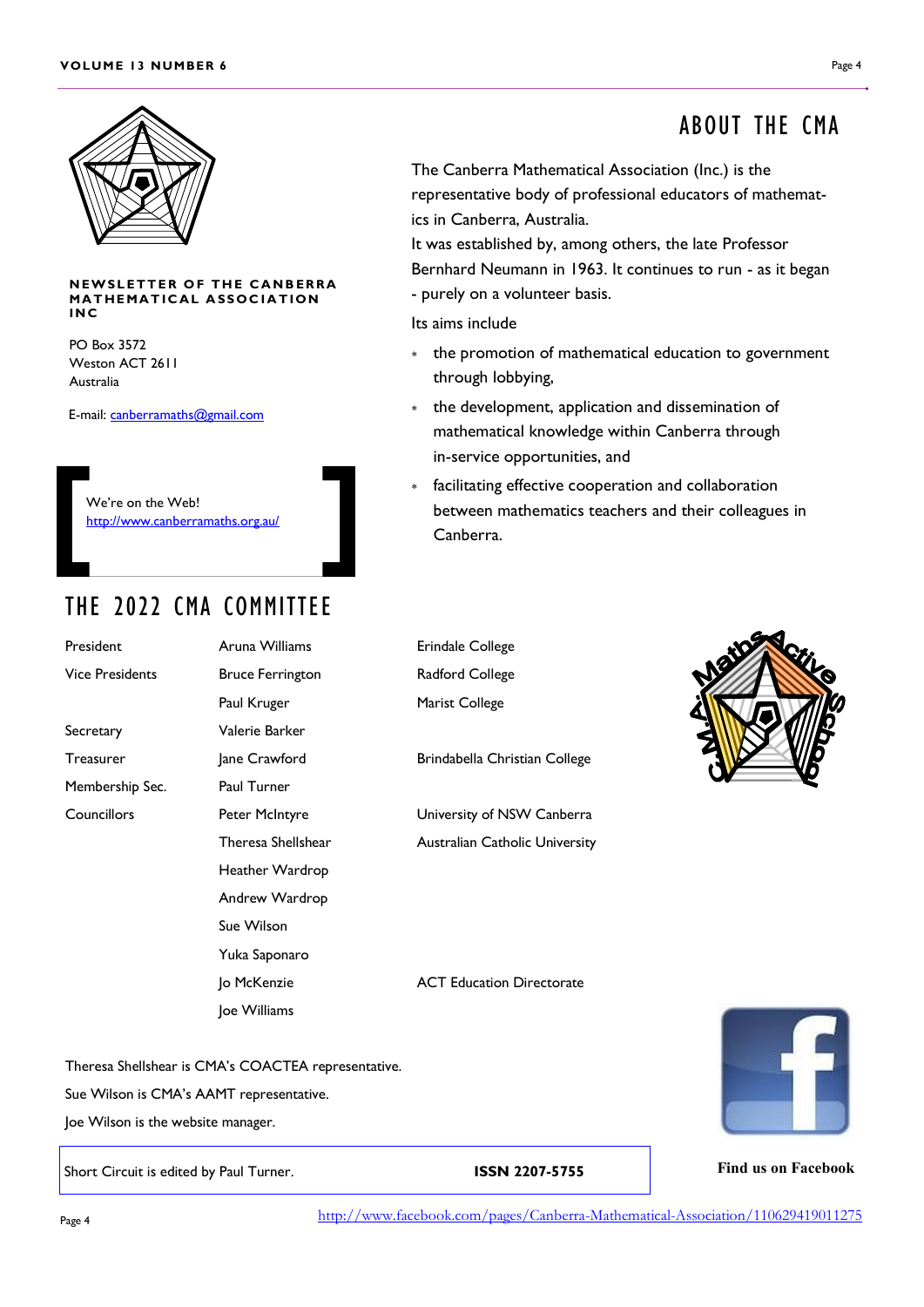### CAREERS AND MATHEMATICS

#### **Careers and Mathematics**

Mathematics is in every job - we all know that but do our students? We will explore a different job and the mathematical activities involving this job from the website "On the Job".

 Let's have a look at the Neurologist. This job investigates the disorders of the nervous system including diseases of the brain, spinal cord, nerves and muscles. Detailed information on the Neurologist can be found here: [https://onthejob.education/](https://onthejob.education/community/neurologist.htm) [community/neurologist.htm](https://onthejob.education/community/neurologist.htm)



**Context and relevance**: The first activity is for primary students to research and graph the results of an experiment on "brain freeze". The second activity is based around the age-old dilemma of the amount of sleep required by teenagers. The last activity is around Concussion and Sport which has become a very relevant topic in the last few years.

### **Activities for the Classroom:**

### **Activity 1: Does my brain really freeze when I eat ice cream?**

#### Primary

 Students look firstly at Power Words in an article and then test out the hypothesis by using ice blocks and crushed ice blocks. They record and graph the results. They are to recreate an infographic to explain a "brain freeze" to younger students.

**Activity 2: Research Study: How much sleep, on average, does your class get?**

#### Middle

 Using an article from The Conversation, students summarise the main points. Then over the course of a week, they are to collect the hours and minutes they sleep. They compile their group results and collate as a class. They are to discuss how they could get more sleep and why it is important to get enough sleep.

### **Activity 3: Concussion and Statistics** Years  $9-12$

 During this activity, students are to use the cooperative learning strategy - Expert Jigsaw Strategy – to read one article each from the Conversation about Concussion, the effects of concussion on Women and Men, how scientists can detect concussion on the field through spit, the concerns about children's sport rules and concussion and a free choice article about concussion.

 Students are to compile their results about the facts and figures from each article in a group presentation using an infographic. As a class, groups share their infographics and then discuss what they have learnt about the brain.

## **Careers & Mathematics can be found at**

[https://onthejob.education/teachers\\_parents/](https://onthejob.education/teachers_parents/Mathematics_Teachers/Careers_Mathematics_Index.htm) Mathematics Teachers/

#### [Careers\\_Mathematics\\_Index.htm](https://onthejob.education/teachers_parents/Mathematics_Teachers/Careers_Mathematics_Index.htm)

#### **Contact Information**

 If you are investigating an aspect of mathematics or would like information about a person in that job, please contact me Frances Moore – I would be happy to hear from you.

[Frances.Moore@onthejob.education](mailto:Frances.Moore@onthejob.education)

Mob 0410 540 608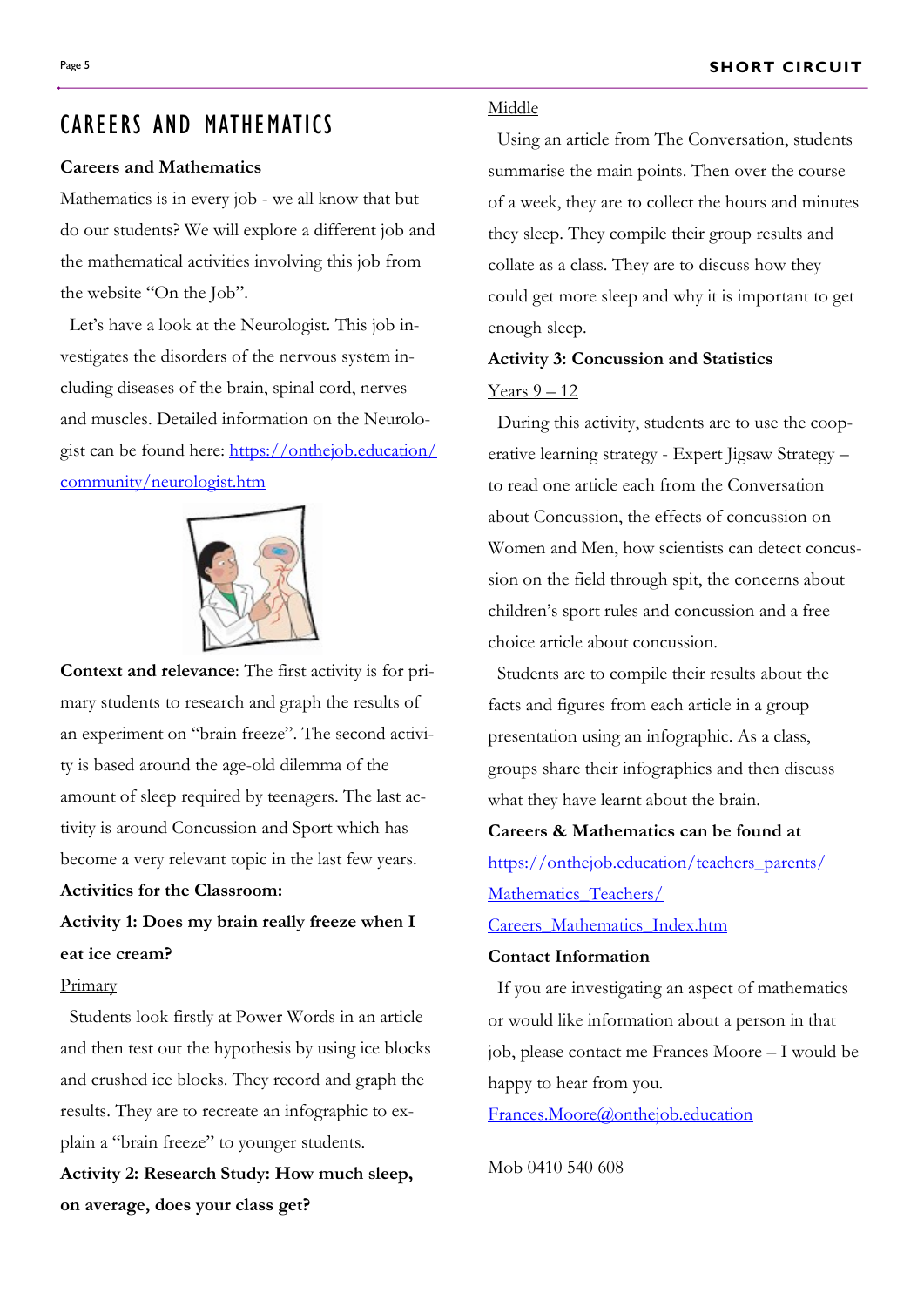### LIES, (DAM)N LIES AND STATISTICS

The 19th century Scottish poet, novelist and literary critic Andrew Lang once said that,

Most people use statistics like a drunk man uses a lamppost; more for support than for illumination. And the American novelist Mark Twain once wrote,

Facts are stubborn, but statistics are more pliable.

In 1978, the Tasmanian Hydro Electric Commission (HEC) proposed the building of a hydroelectricity dam on the Gordon River, below its junction with the Franklin River. The *Gordon–below-Franklin* dam controversy dominated Tasmanian politics, and in the years following, the proposal polarised the Tasmanian community. Conservationists fought to stop its construction, and almost every other eligible voter wanted it built for the economic and employment benefits the project would provide.

To reach a compromise, the then premier of Tasmania, Doug Lowe, put an alternative on the table – to build the dam further upstream (the so called *Gordon above Olga* scheme) – that would be more environmentally friendly and yet still provide the positive economic outcomes. A referendum was put to the people in December 1981, originally designed to allow voters one of three options – build the *Gordon below Franklin* (GBF), build the *Gordon above Olga* (GAO) or not to build anything (NO DAMS). However, before the referendum was conducted, the NO DAMS option was withdrawn, so the conservationists encouraged voters to simply write NO DAMS across their ballot paper, deeming them informal.

The initial count of 254,119 votes (92.1% of the Tasmanian adult population) came in as 20,184 votes for GAO (7.94%) and 119,875 votes for GBF (47.17%) with the rest, 114,060 votes (44.89%), deemed informal (including the *No Dams* votes irrespective of whether those ballot papers indicated a dam preference). The conservationists claimed victory with 52.83% rejecting the original GBF proposal. The Government claimed victory because the GBF option was clearly favoured by most people.

Later, the Tasmanian Electoral Office sought legal advice regarding the significant proportion of informal votes and were subsequently ordered to include *No Dams* votes that also indicated a dam preference. As a result, 23,838 extra votes were incorporated, changing the above percentages to 9.78% (GAO), 54.72% (GBF) and 35.5% (informal votes).

The dam was never built – The Commonwealth Government legislated to prohibit construction of the dam, which was subsequently upheld on appeal, by the High Court of Australia.

ES